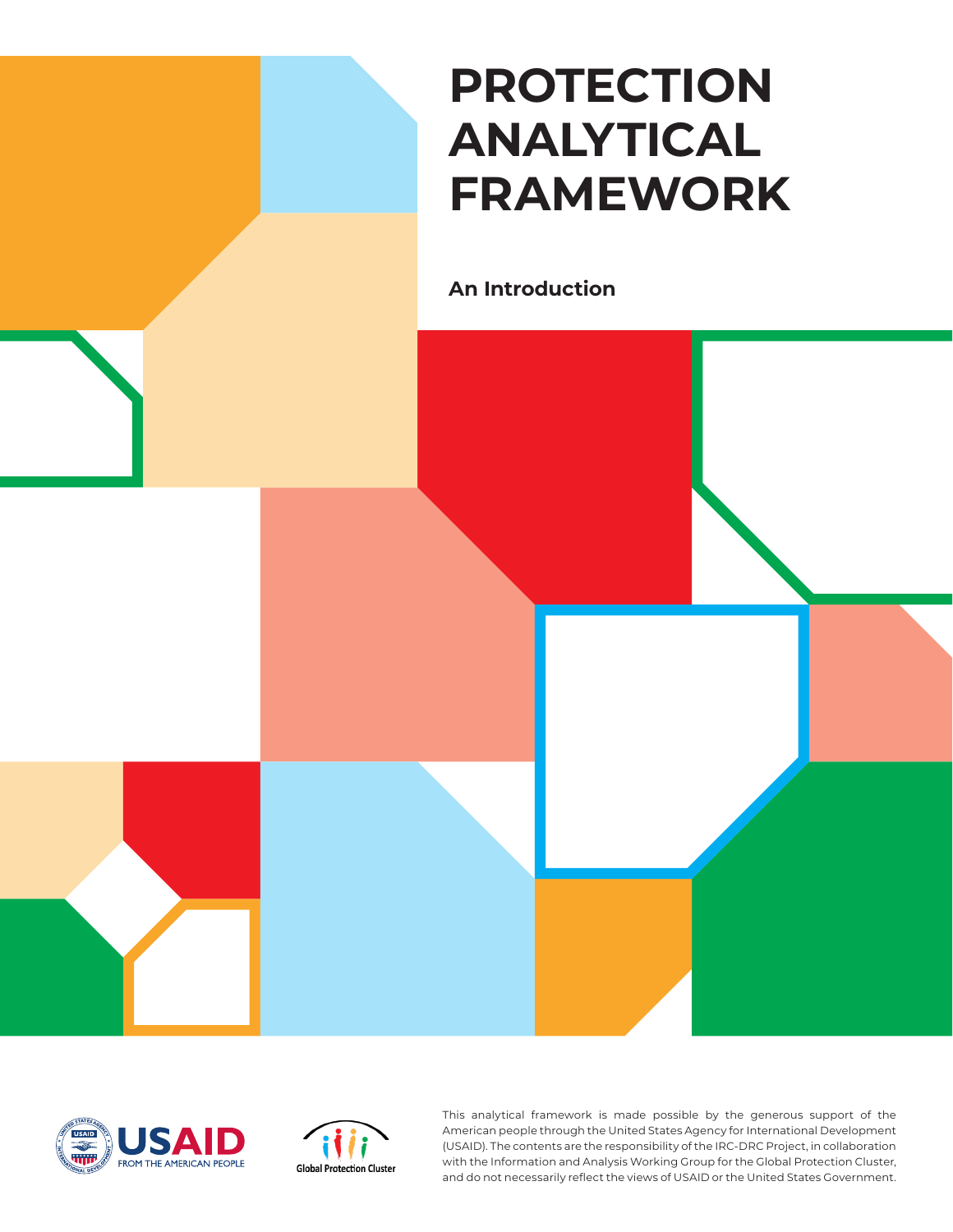## **Acknowledgements**

The International Rescue Committee (IRC), the Danish Refugee Council (DRC), and the Global Protection Cluster (GPC) extends their appreciation to all those who contributed to the protection analytical framework.

**Protection Analytical Framework Development and Writing Team:** Francesco Michele (Lead consultant, IRC-DRC Project), Brennan Webert (DRC), Katie Grant (IRC), Jude Sweeney (GPC IAWG).

**Project Strategic Advisory Group, Action Research Group, and Peer Reviewers:** William Chemaly (GPC), Sofia Khetib Grundy (GPC), Jessica Lenz, Jenny McAvoy, and Lea Krivchenia (InterAction), Kathrine Starup (DRC), Rebecca Gang and Alice Hawkes (IRC), Boris Aristin Gonzalez and Ivan Cardona (GPC), Pilar Gimeno Sarciada, Caroline Baudot, and Valentine Honore (ICRC), Erik Kastlander and Fawad Hussain Syed (OCHA), Rachel Hastie (Oxfam), Sam Cheung (UNHCR), Kim Roberson (UNHCR), Daunia Pavone (Consultant), Patrice Chataigner (Consultant), Dina Abou Samra (GPC OCHA), Kelly Ryan, Clarissa Dudenhoeffer, Rachelle Cloutier (UNHCR), Ellie Kemp (Translators without Borders), Valerie Svoboda (GPC UNHCR), George Readings, Bradford Adams, Andrew Meaux, Pauline Thivillier, Emily David, Emily Krehm, Dora Abdelghani (IRC), Verity McGivern (HelpAge International), Perrine Benoist (Humanity & Inclusion), Benedetta Cordaro and Julián Ibargüen Onsurbe (IOM), Yannick Creoff (National Protection Cluster Iraq), Tiziana Clerico (Protection Sector Libya), Connie Pederson (Protection Cluster Palestine), Saadia Aleem (South Sudan Protection Cluster), Elizabeth Atkinson and Stella Cotorcea (IRC Iraq), Elena Bartolini, Kayla Pries, and Ilse van der Straeten (DRC Iraq), Alon Margalit (Protection Sector Nigeria), Josephine Kiguru (IRC Nigeria), Dominique Reinecke (UNHCR Mali), Sven Schmitz-Leuffen and Emilia Wahlstrom (UNEP), Caroline Blay (GPC), Luis Enrique Eguren (Consultant), Veerle Triquet and Annelaure Duval (WFP), Murat Yücer (OCHA), Bruno Donat and Christelle LoupForest (Mine Action AoR), Michael Copland and Joyce Mutiso, (Child Protection AoR), Jennifer Chase, Rofan Khalaf, and Astrid Haaland (GBV AoR), Jim Robinson (Housing, Land and Property AoR), Emilia Wahlstrom (UNEP), Mara Stecazzini, Patrick Rooney, Emilya Cermak and Jan Hessbruegge (OHCHR)

Thanks to the agencies and individuals that have contributed to the development of this toolkit: Assessment Capacities Project (ACAPS) · DRC · Global Protection Cluster Operations Cell, Areas of Responsibility (AoRs), and Task Teams -Information and Analysis Working Group, Task Team on Human Rights Engagement, Task Team on Law and Policy • HelpAge International • Humanity & Inclusion • InterAction • International Committee of the Red Cross (ICRC) • International Office of Migration (IOM) • IRC • Joint IDP Profiling Service (JIPS) • Norwegian Refugee Council (NRC) • Oxfam GB • Office of the High Commissioner for Human Rights (OHCHR) · Protection Information Management (PIM) Initiative · REACH Initiative • Translators without Borders • United Nations Environment Programme (UNEP) • United Nations High Commissioner for Refugees (UNHCR) • United Nations Office for Coordination of Humanitarian Affairs (UN OCHA) APMB, NARAS • We World• World Food Programme (WFP) • Icons made by Pixel perfect, monkick, phatplus, becris, freepick from www.flaticon.com • Copy-editing by Kate Murphy • Graphic design by Blake Roberts

For feedback or suggestions for the improvement of this publication please contact the Information and Analysis Working Group of the Global Protection Cluster through contacts listed on the GPC website.

This analytical framework is made possible by the generous support of the American people through the United States Agency for International Development (USAID).

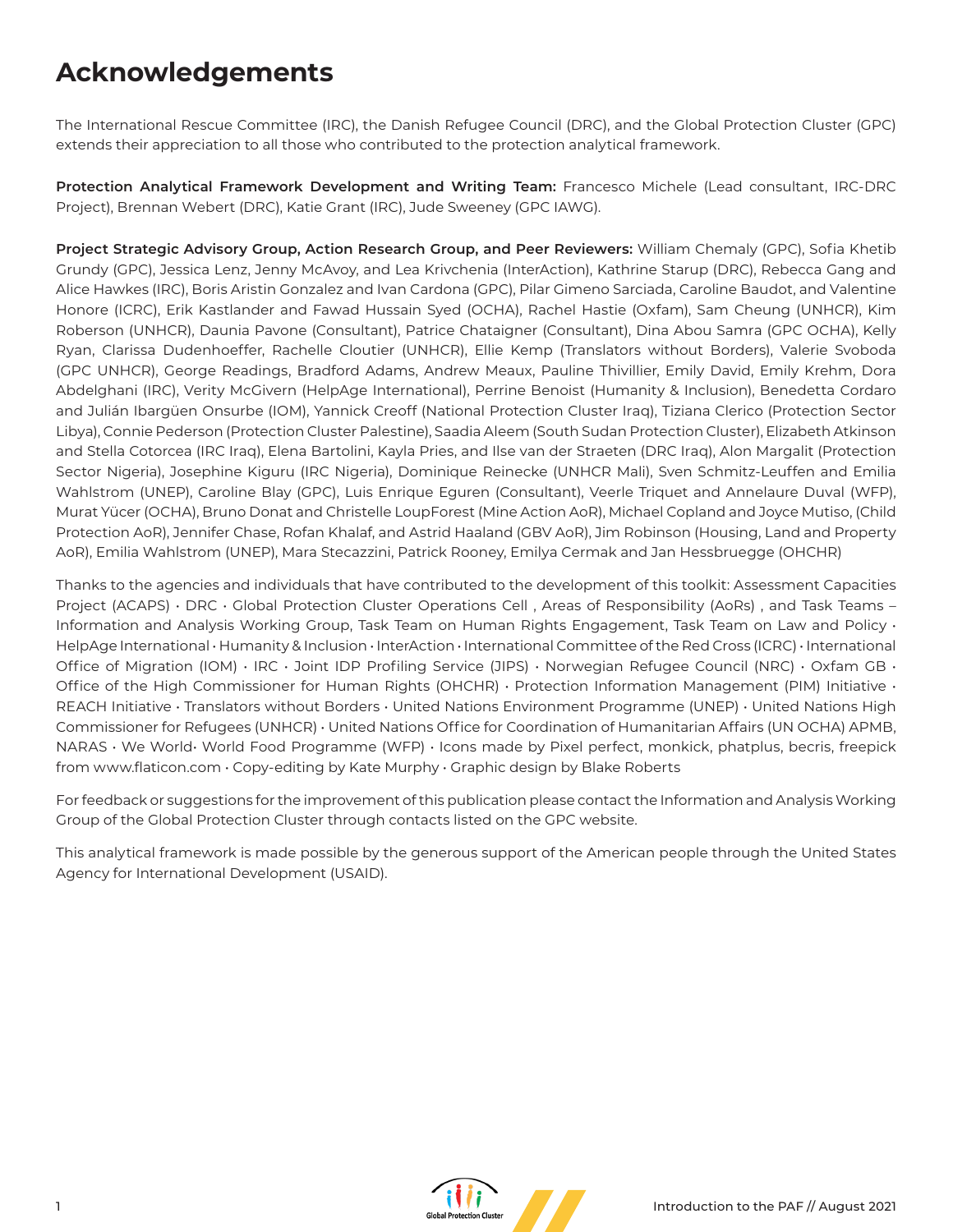## **Table of contents**

| Acknowledgements                                   |                                            |    |
|----------------------------------------------------|--------------------------------------------|----|
| Table of contents                                  |                                            | 2  |
| Table of figures                                   |                                            | 2  |
| A structured approach to analysing protection risk |                                            | 3  |
|                                                    | The scope of the PAF                       | 3  |
|                                                    | The purpose of the PAF                     | 3  |
|                                                    | Guiding policies and initiatives           | 4  |
|                                                    | Agreed definitions, based on existing work | 6  |
|                                                    | PAF theoretical framework                  | 7  |
|                                                    | PAF concepts and structure                 | 7  |
| How to use the protection analytical framework     |                                            | 9  |
|                                                    | <b>PAF</b> basics                          | 9  |
|                                                    | Who does the analysis?                     | 10 |
|                                                    | When and how often to do the analysis?     | 10 |
|                                                    | The PAF workflow                           | 11 |

## **Table of figures**

| Figure 1: PAF analytical conclusions                                   | 4  |
|------------------------------------------------------------------------|----|
| Figure 2: Six principles that underlie the protection analysis process | 5  |
| Figure 3: PAF conceptual definitions                                   | 6  |
| Figure 4: Protection risk equation (adapted from InterAction)          | 7  |
| Figure 5: The PAF five main components                                 | 7  |
| Figure 6: PAF concepts and structure                                   | 8  |
| Figure 7: The four PAF pillars                                         | 9  |
| Figure 8: Roles in protection analysis                                 | 10 |
| Figure 9: Four steps in the PAF workflow                               | 11 |
| Figure 10: PAF workflow quiding questions                              | 11 |

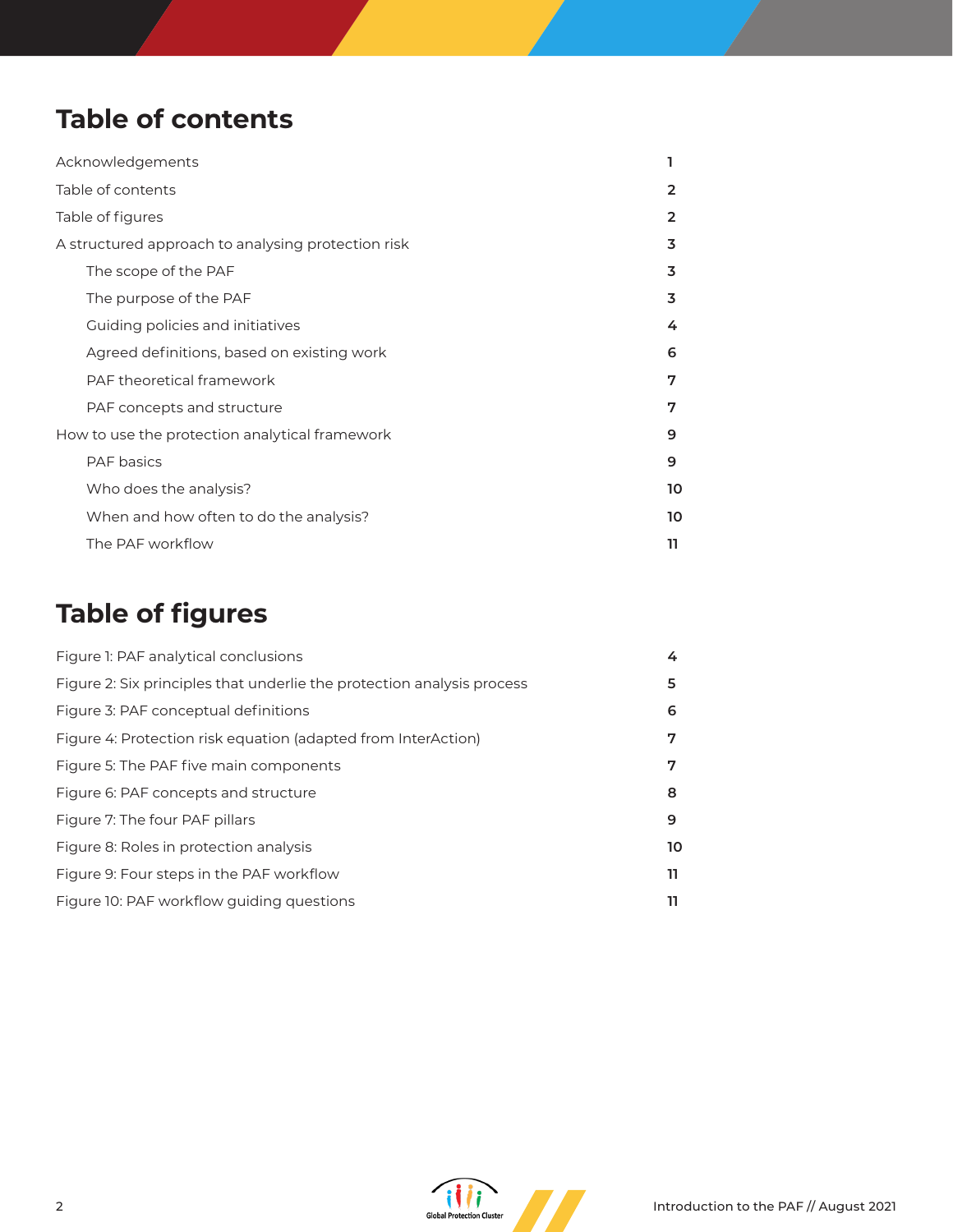## **A structured approach to analysing protection risk**

## **The scope of the PAF**

The **protection analytical framework** (PAF) guides robust, context-specific protection analysis.i The PAF helps anyone undertaking protection analysis to answer the following questions:



What information is needed to undertake a protection analysis?



How should data and information be organised and structured to support an in-depth and integrated analysis?

The PAF guides in-depth and ongoing protection analysis of the crisis environment. It informs decision making for multisectoral and multi-disciplinary strategies that reduce and prevent protection risks that may violate international human rights and refugee and humanitarian laws. It is suitable for use across humanitarian contexts, including with internally displaced people, returnees, refugees, and mixed situations.

## **The purpose of the PAF**

The analytical conclusions are to guide the development of strategies for reducing protection risk. Use it at the outset of a crisis and during a crisis to ensure continuous analysis and adaptation of interventions.

It guides protection-specific situation analysis and the organisation of data and information to provide an *"evidence-base*  for programming, advocacy and dialogue for the purpose of influencing behaviors and policies in support of a more *favorable protection environment".*ii

The PAF was initiated by the USAID BHA-funded IRC-DRC Results-based Protection Analysis Project to contribute to collective efforts of improving and streamlining protection analysis. It was developed together with and with the full support of the **Information and Analysis Working Group** of the **Global Protection Cluster**. It has been endorsed by the Global Protection Cluster.

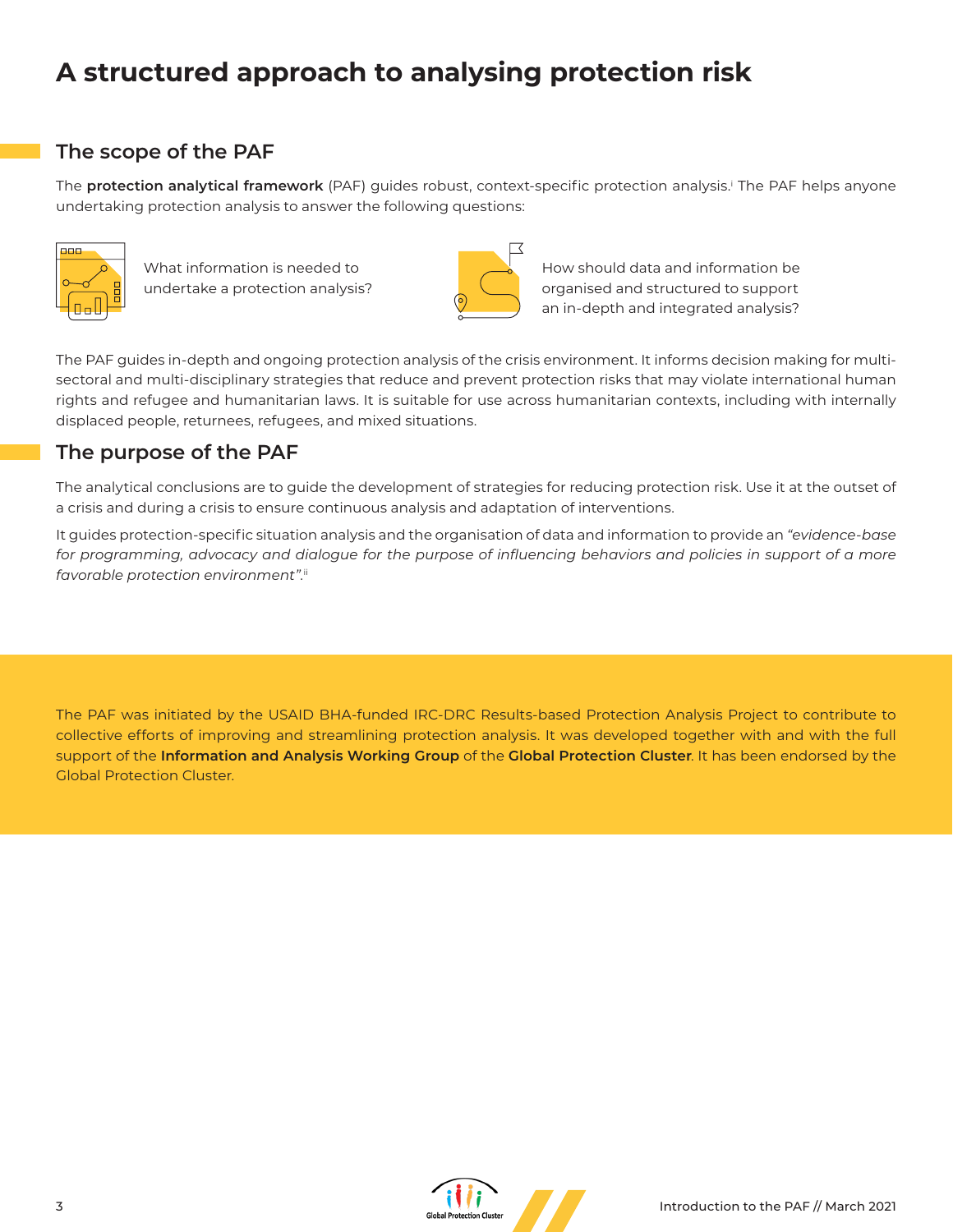

The PAF will help you identify top protection risks to monitor over time. To identify protection risks, the PAF requires you to consider four broad areas (Figure 1):

- Current factors that affect the protection context, both positively and negatively.
- Violations and abuse across geographic locations and population groups.<sup>iii</sup>
- The priority effects on the population (affecting the dignity, safety and well-being of the population) arising from specific violations and abuses for each population group and geographic location affected.
- Current combination of individual capacity, local mechanisms, national institutional capacity, and humanitarian response capacity to address violations and abuses.

The analysis can inform a context-specific theory of change that in turn articulates the strategies and priority actions to achieve the desired protection outcomes. The process of analysis should underlie all actions to achieve those outcomes, "*including the various sectors and disciplines that may need to be mobilized to contribute to the desired outcome, and to identify the roles of different actors*".iv

Protection actors should use the analysis to work with non-protection actors to jointly suggest and identify *"pathways and milestones to address specific risk factors and achieve the desired outcome of reduced risk. … Protection actors should aim to maximize complementarity with other actors, as well as between different activities and programmes within the same organization, in order to address the various risk factors".*<sup>v</sup>

## **Guiding policies and initiatives**

The PAF aligns with the Inter-Agency Standing Committee (IASC) definition of protection, which is *"all activities aimed at obtaining full respect for the rights of the individual in accordance with the letter and the spirit of the relevant bodies of law, including International Human Rights Law (IHRL), International Humanitarian Law and International Refugee Law (IRL)".*vi

The *IASC Policy on Protection in Humanitarian Action*vii and *Centrality of Protection Statement*, viii together with the International Committee of the Red Cross (ICRC) *Professional Standards for Protection Work*,<sup>ix</sup> informs the PAF logic and helps to set the parameters for the understanding and use of the framework.

The Protection Information Management initiative (PIM) provides resources to ensure that protection analysis is informed by quality data and information.<sup>x</sup> The PAF should be used in accordance with the PIM principles. The PAF language and logic is also aligned to the Global Protection Cluster *Humanitarian Country Team Protection Strategy Provisional Guidance Note.*xi

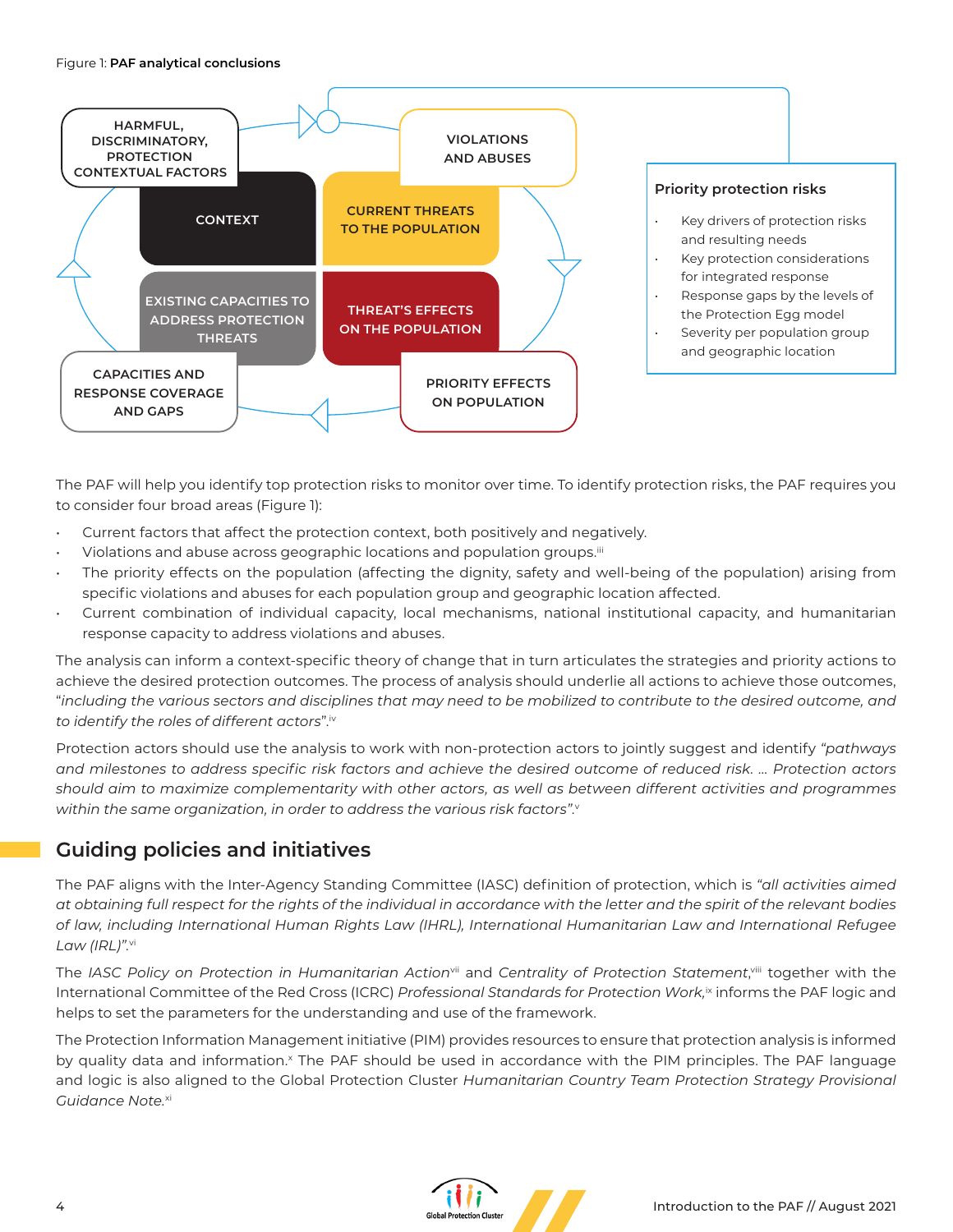The PAF is designed to align with the three elements of results-based protection: continuous context-specific analysis, multidisciplinary strategies, and outcome-oriented methods.xii

While building on PIM, the principles described in Figure 2 must underlie the protection analysis process.

Figure 2: **Six principles that underlie the protection analysis process**

## **Six principles that underlie the protection analysis process**

#### **People-centered and inclusive**

The interests and well-being of the population must guide the process. The population must participate in context analysis and in conceptualising, developing, and implementing solutions.

#### **Continuous**

The analysis must be continuously updated and used to inform decision making so that it promotes collective interventions to reduce threats and who is vulnerable to those threats, and enhance capacities.

#### **Competency and capacity**

Protection actors must ensure that staff engaged in protection and associated information management have appropriate training and core competencies.

#### **Use of existing data and information**

Use secondary data, data collection tools, and information already available in the context. The purpose of the analysis must be clearly defined, communicated to relevant stakeholders engaged in the analysis process, and aimed at action towards reducing protection risks.

#### **Coordination and collaboration**

Collaboration and coordination (both within teams and organisations, and with other stakeholders – humanitarian and non-humanitarian) is critical to build upon existing efforts to identify and understand protection risks, build upon existing efforts and avoid duplication.

#### **Action for protection outcomes**

Identify the different ways expected to reduce the protection risk, and the related sequence of actions and roles of different actors. Analysis can be used to inform, design and adapt collective risk-reduction strategies, based on different levels of action according to the Protection Egg, in a particular context.

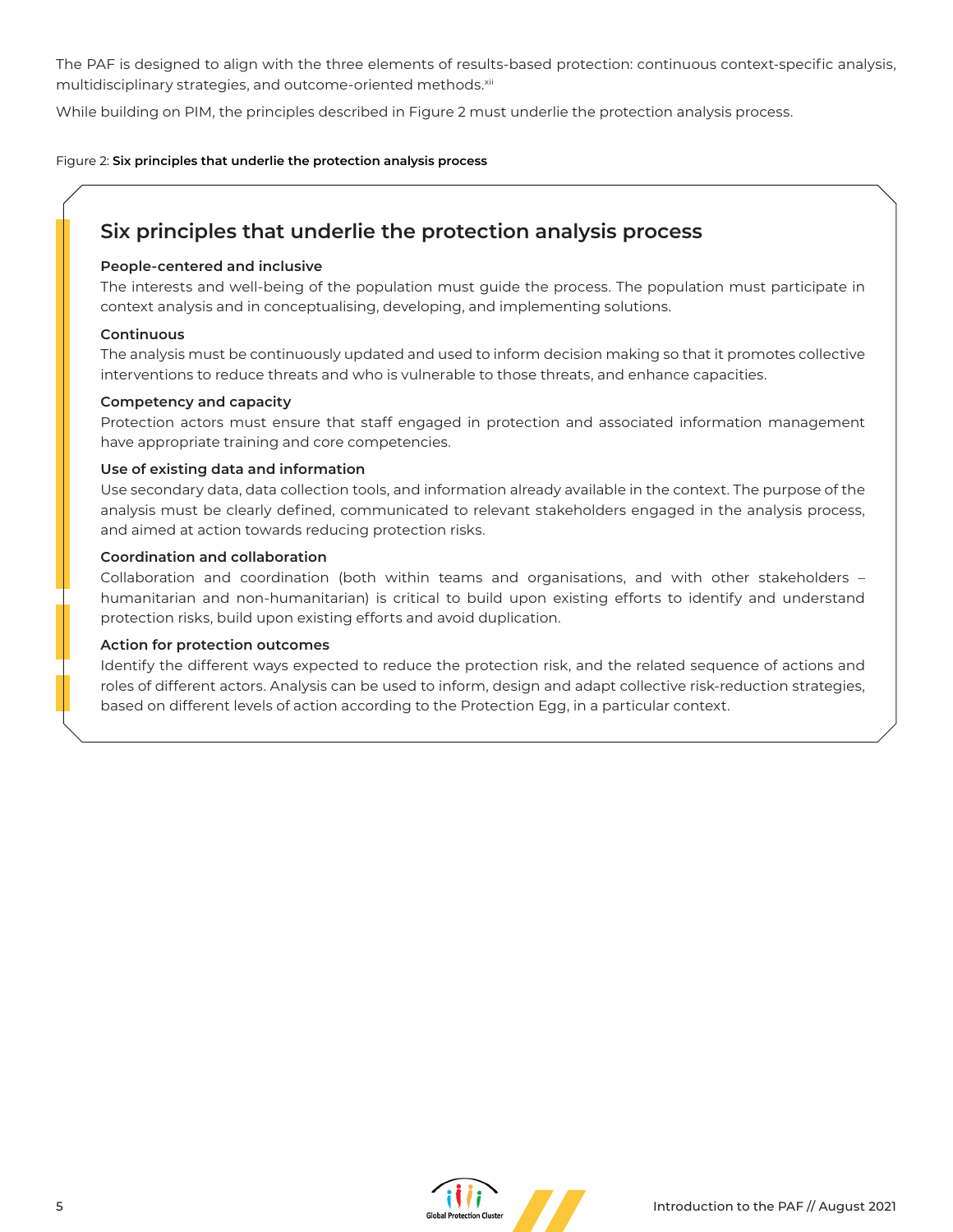## **Agreed definitions, based on existing work**

The conceptual definitions in Figure 3 have been informed by existing policies and initiatives, including PIM resources and guiding materials. The definitions were finalised with the support of experts and peer review involving multiple stakeholders.

#### Figure 3: **PAF conceptual definitions**

## **PAF conceptual definitions**

#### **Protection analysis**

A process undertaken to identify protection risks with the aim of informing strategies and responses.

#### **Threat**

A human activity or a product of human activity that results in a form of violence, coercion, or deliberate deprivation. Threats can be the perpetrator (agent of the threat) or a policy or an ethnicity norm (source of threat) that is causing harm.

#### **Vulnerability**

Certain characteristics or circumstances of an individual or group, or their surrounding physical environment, which diminish ability to anticipate, cope with, resist, or recover from the impact of a threat. People differ in their exposure to a threat depending on their social group, gender, ethnicity, age, and other factors. Vulnerability is not a fixed or static criterion attached to specific categories of people, and no one is born vulnerable.

#### **Capacity**

The resources and capabilities that are available to individuals, households, and communities to cope with a threat or to resist or mitigate the impact of a threat. Resources can be material or can be found in the way a community is organised. Capabilities can include specific skill sets or the ability to access certain services or move freely to a safer place.

#### **Violence**

The intentional use of physical force or power, threatened or actual, against oneself, another person, or against a group or community, that either results in or has a high likelihood of resulting in injury, death, psychological harm, maldevelopment, or deprivation.

#### **Coercion**

Forcing someone to do something against their will.

#### **Deliberate deprivation**

Intentional action to prevent people from accessing the resources, goods, or services they need and have the right to access.

#### **Protection risk**

Actual or potential exposure of the affected population to violence, coercion, or deliberate deprivation.

#### **Protection need**

Arises when victims of violations are unable to defend their basic interests and no longer benefit from the basic respect they are entitled to from authorities and other actors who have control over them or on whom they depend.

#### **Protection outcome**

A reduction of the risk, including through improved fulfilment of rights and restitution, for victims/survivors. It includes reducing the threats people face, reducing people's vulnerabilities to these threats, and enhancing their capacities.

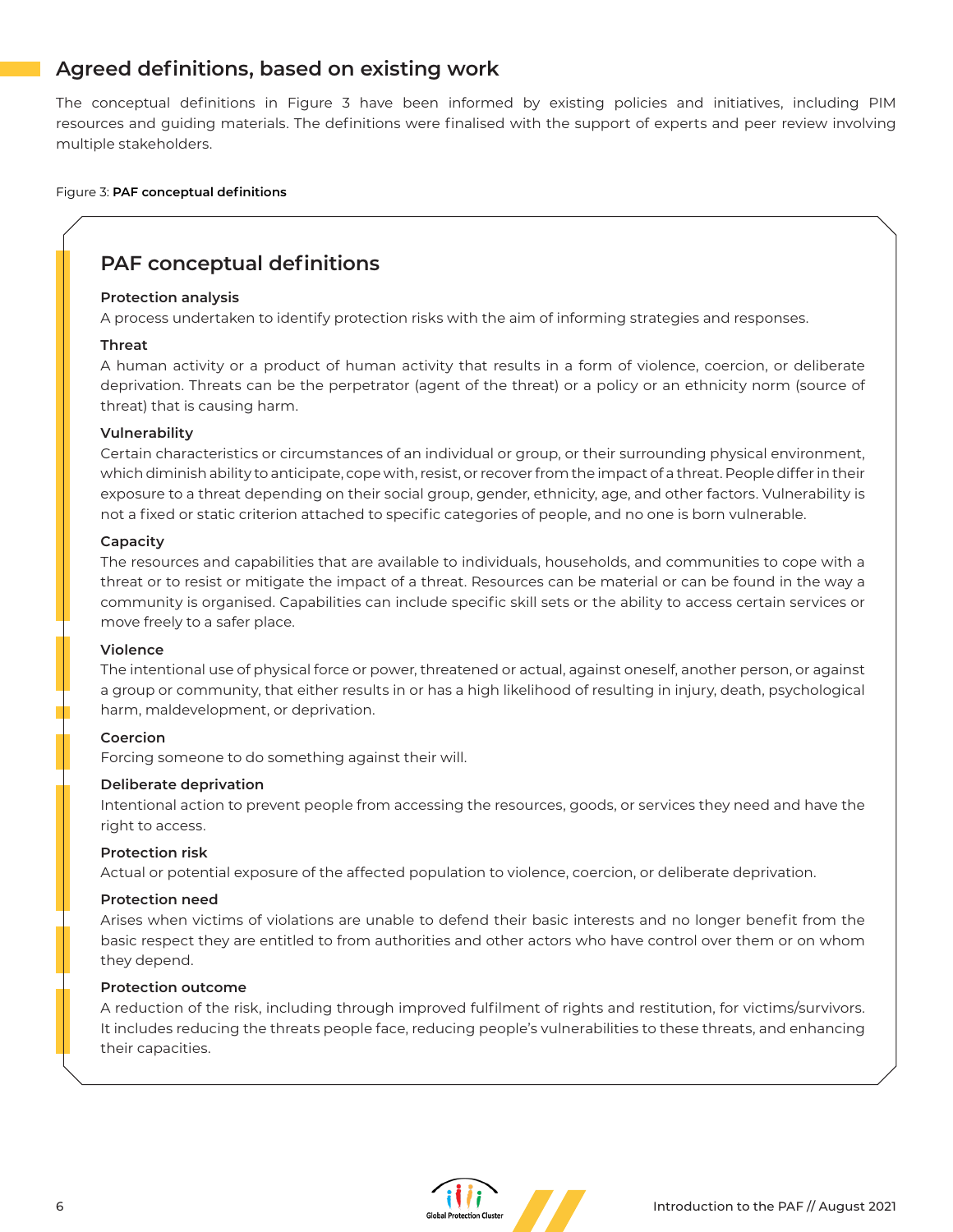## **PAF theoretical framework**

The PAF is based on the protection risk equation theoretical framework. Within the PAF, *protection risk* is defined as the actual or potential exposure of the affected population to violence, coercion, or deliberate deprivation.

The protection risk equation (Figure 4) is a non-mathematical representation of the three factors that contribute to risk. A protection risk arises when the threat and the vulnerability (of an individual or a community) are greater than the capacity to prevent, respond, and recover from that specific threat.

The protection risk equation requires more than a broad assessment of an individual's or community's vulnerability and capacity. Instead, PAF users must consider the particular vulnerability and capacity that is associated with each identified threat.

#### Figure 4: **Protection risk equation (adapted from InterAction)**



### **PAF concepts and structure**

The PAF structure adapts terminology and definitions from existing frameworks<sup>xii</sup> to avoid duplication, ensure interoperability between frameworks, and to encourage use of existing data and information.

The PAF has five components (Figure 5):

- Four pillars
- Three sub-pillars in each pillar
- A suggested set of categories by which to organise information
- Analytical questions to help structure the analysis
- A list of data and information needs.

#### Figure 5: **The PAF five main components**



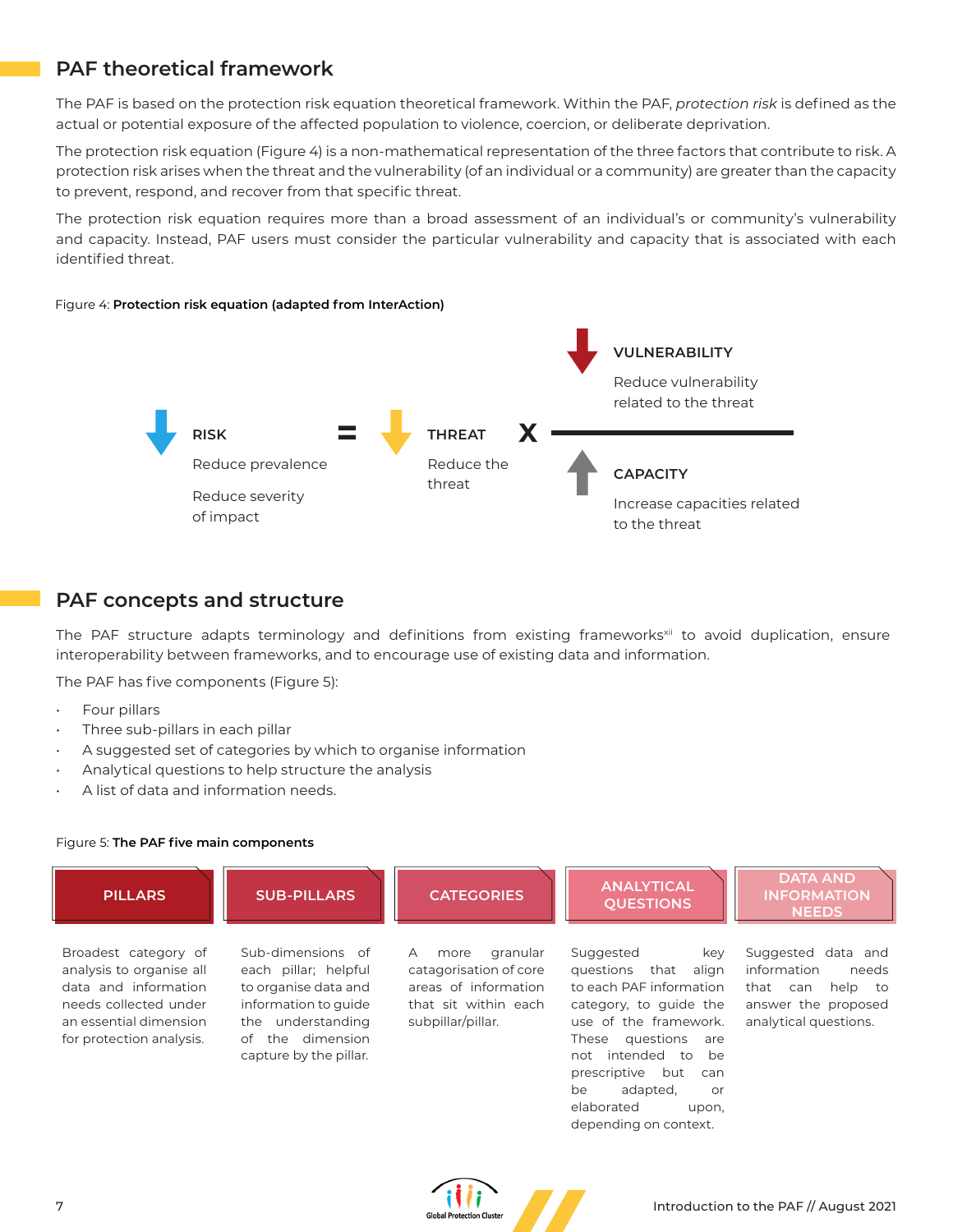#### Figure 6: **PAF concepts and structure**

Figure 6 shows the PAF's four pillars and twelve sub-pillars:



**EXISTING CAPACITIES TO ADDRESS PROTECTION THREATS**

**CAPACITIES OF THE AFFECTED POPULATION**

**LOCAL MECHANISMS, SYSTEMS, AND ACTORS** **INSTITUTIONAL, OTHER MECHANISMS, AND RESPONSE CAPACITIES**

A more detailed description of the PAF pillars, sub-pillars and categories is in Annex 1. Additional guidance on the analytical questions and data and information needs is provided in Annex 2.

The PAF pillars encourage analysts to focus on four key areas of information (Figure 7) to deduce the top protection risks in the selected geographical area.

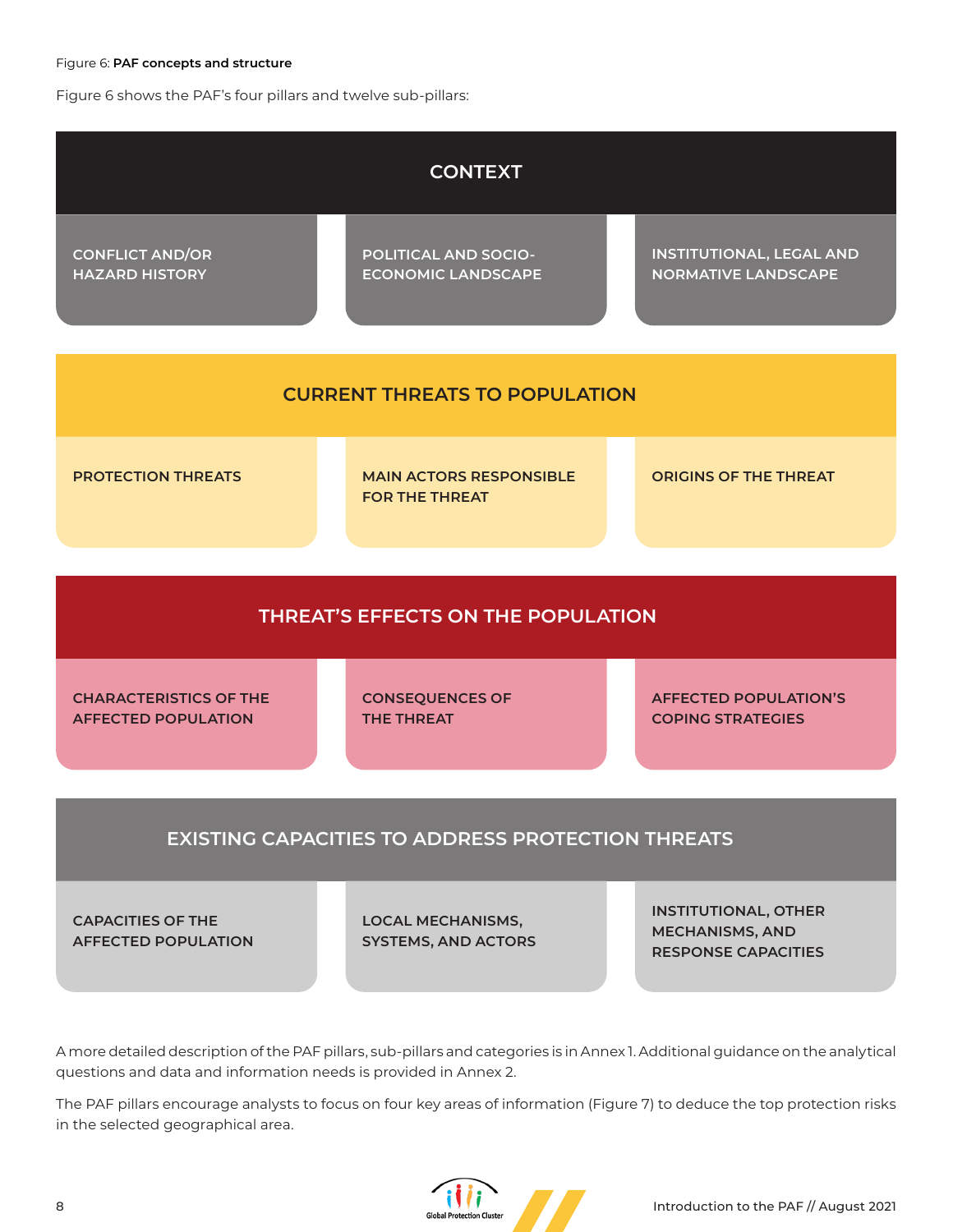### **The four PAF pillars**

#### **Context**

Thorough context analysis is important as it helps us to understand specific contextual factors that influence the crisis dynamic and resultant protection situation.

#### **Current threats to the population**

It is important to identify the types of threats that are currently occurring, the responsibility of the actors involved and the origins of the threats.

#### **Threat's effects on the population**

It is important to identify the population groups that are affected by the threats, how or why they are vulnerable to these threats and how the consequences may be different across different population groups and geographic areas.

#### **Existing capacities to address protection threats**

It is important to identify how existing capacities at the individual and local level, as well as institutional response and other capacities (both national and international) can address the protection threats, either by mitigating the consequences or addressing the driving factors of the threat.

## **How to use the protection analytical framework**

The PAF provides a guiding structure to enable collaborative analysis and reflection and participatory design of actions for desired protection outcomes. Always adapt the PAF to the context.

#### **PAF basics**

The PAF supports analysis at different geographic levels, including community, area, country, and cross-border. It is not a data collection tool or approach, but rather allows PAF users to organise data and information from multiple sources and existing mechanisms. By defining the analysis purpose and data and information needs, the PAF supports the identification of information gaps and therefore informs decision making on the most appropriate approaches, methods, and tools for acquiring additional data and information.

The use of the PAF will require secondary data collection, and the extent to which specific information categories of the PAF are explored will be adapted according to context. To apply it most efficiently, analysts should:

- Identify a Protection Analysis Lead to oversee the analysis process.
- Explain the structure of the process and roles to everyone involved in the analysis.
- Assign specific roles and responsibilities, ensuring that those closest to protection problems are meaningfully engaged in the analysis process.

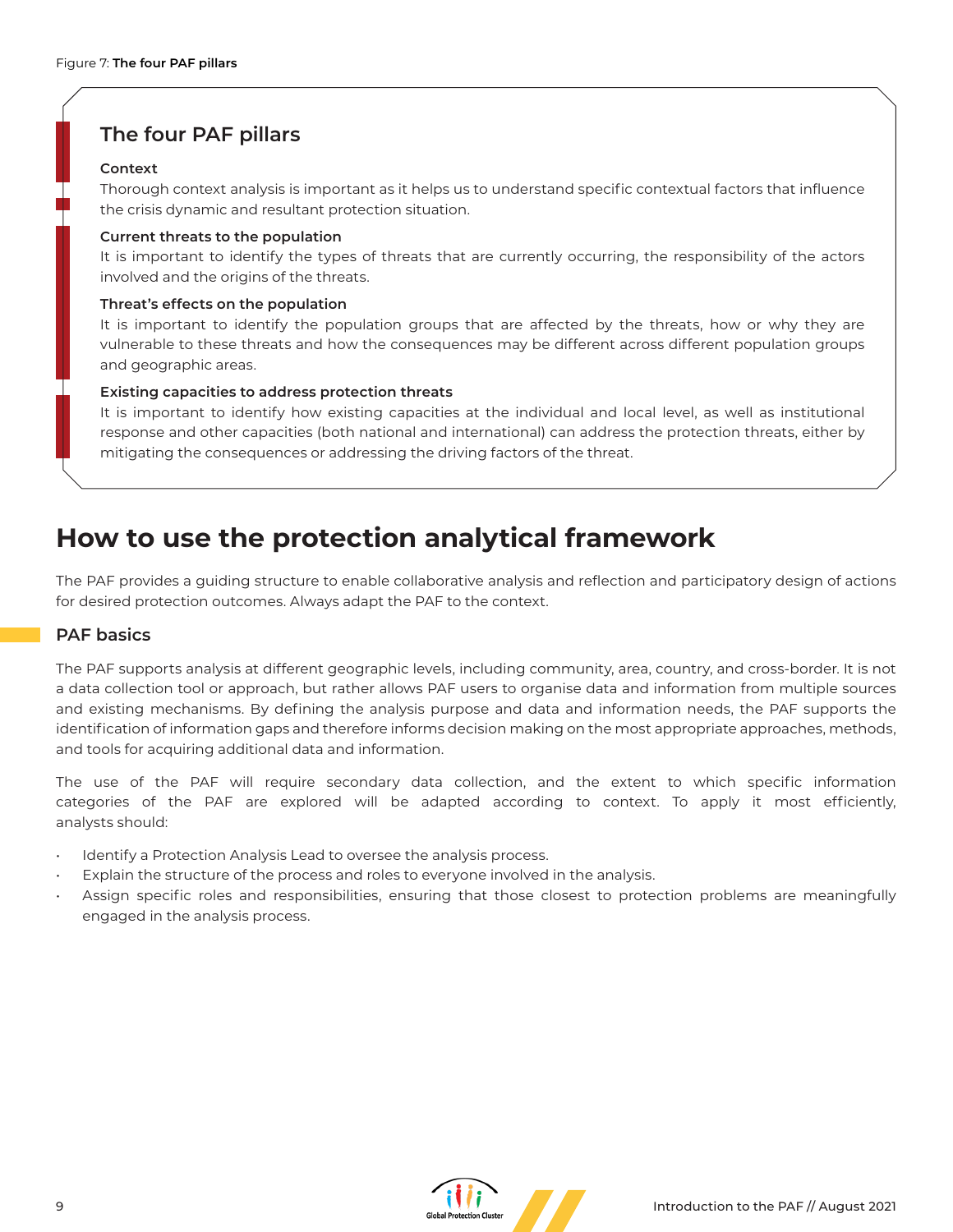### **Who does the analysis?**

The intended target audience for the PAF are protection colleagues undertaking a protection analysis, including protection colleagues at both area or country levels and within coordination structures. It is a framework for joint and collaborative analysis.

Often a lack of human resources prevents a comprehensive protection analysis. The *Tools to Ensure Data is Useful and Usable for Response*xiii provide a useful indication of whose contributions may be needed, internally or externally, to support a more in-depth and integrated analysis (Figure 8).

The voice and knowledge of the affected population, local staff, partners on the ground, and first line workers is essential. The Protection Analysis Lead must ensure this happens, either with their direct participation in preparation meetings, through bilateral conversations, or through joint analysis sessions.

#### Figure 8: **Roles in protection analysis**



### **When and how often to do the analysis?**

The use of the PAF does not necessarily have a specific starting point and it may be triggered by a specific occurrence, shock or event. Once triggered, it should be an iterative process. The first use of the PAF requires PAF users to:

- identify and organise available secondary data
- adapt the suggested analytical questions
- identify indicators
- identify additional data required.

You can use the PAF to build on existing analyses, identify information gaps, and suggest additional information needs for a more in-depth and integrated protection analysis.

Further analysis can generate updated information to reflect the evolving context. Depending on the objectives of a particular analysis, components of the PAF can be selected, rather than applying the whole framework. This might mean focusing on specific pillars and collating specific data to support defined purposes.

The analysis, guided by the PAF, should be carried out regularly.<sup>xiv</sup> When defining the analysis timeframe, consider contextually relevant events or seasonal dynamics affecting the population, possible humanitarian programming, and key moments or deadlines generated through coordination mechanisms.

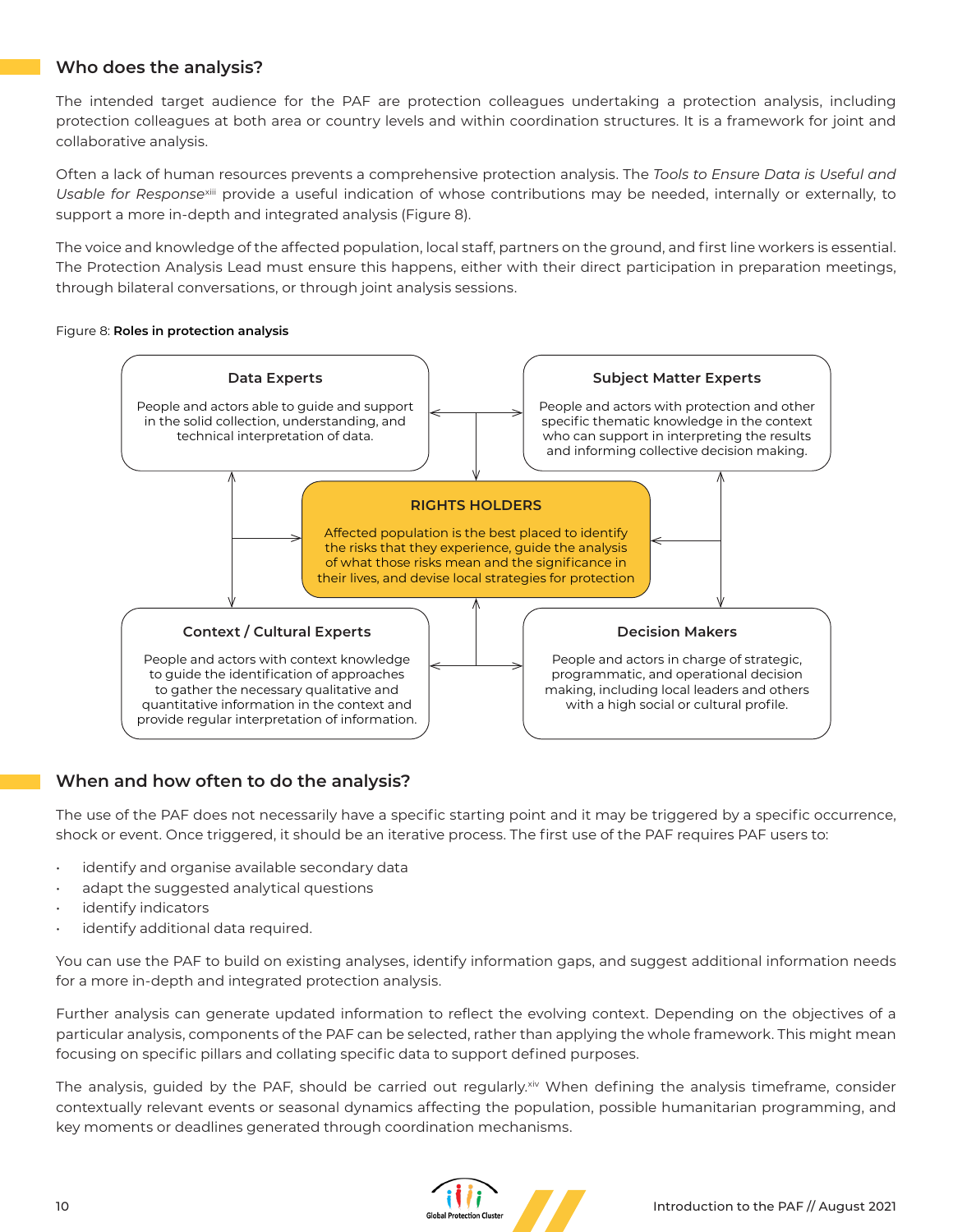#### Figure 9: **Four steps in the PAF workflow**



- 1. Define purpose
- 2. Define actors, engagement, and coordination
- 3. Define information needs
- 4. Data and information review
- 5. Define analytical approach
- 6. Define activities and resources



- 1. Familiarise actors with the PAF
- 2. Collate secondary data
- 3. Collect primary data, if required
- 4. Safely store and maintain data





- 1. Present readable and persuasive analysis
- 2. Document and share
- 3. Review process and lessons learnt

#### **The PAF work flow**

The PAF workflow (Figure 9) provides the four main steps (adapted from ACAPS)<sup>xv</sup> and the associated processes required to achieve timely, quality and credible protection analysis.

Adapt the process for each step according the context and follow a series of basic questions to guide the way you do this. Figure 10 illustrates each step and suggested basic questions. Further details are described in the Appendix 1 - PAF Analysis Tools.

#### Figure 10: **PAF workflow guiding questions**

without resorting to data collection?